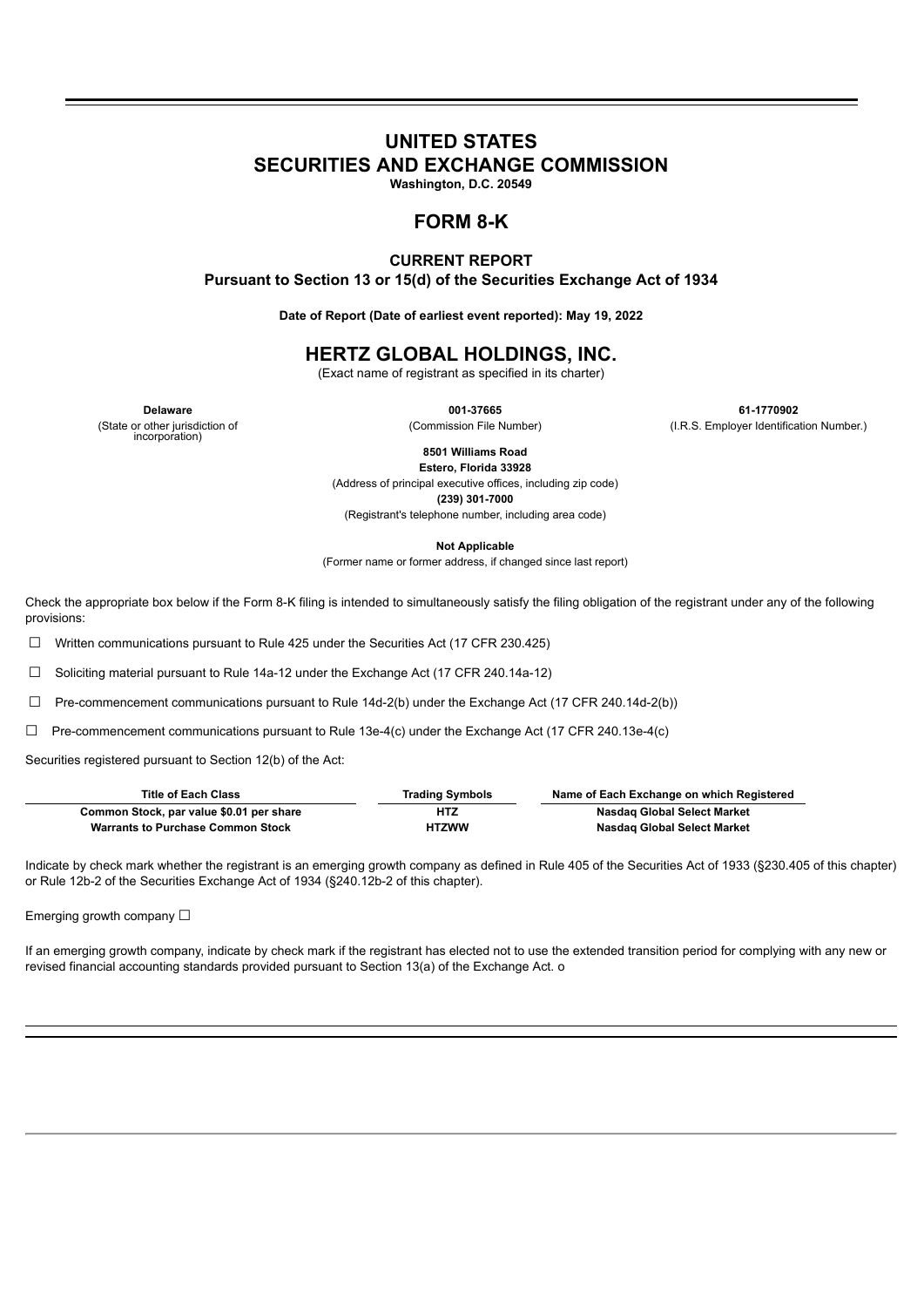### **Item 5.07 Submission of Matters to a Vote of Security Holders**

On May 19, 2022, Hertz Global Holdings, Inc. (the "Company") held its 2022 Annual Meeting of Stockholders (the "Meeting"). The final voting results for each matter submitted to a vote of stockholders at the Meeting are set forth below.

#### **1. Election of Directors**

 $\sim$ 

The Company's stockholders elected the following nominees to the Board of Directors, each for a three-year term. For each nominee, the voting results were as follows:

| Nominee                | For         | Withheld   | <b>Broker Non-Votes</b> |
|------------------------|-------------|------------|-------------------------|
| Michael Gregory O'Hara | 301.160.469 | 19.790.893 | 20.687.873              |
| Thomas Wagner          | 320.645.972 | 305.390    | 20.687.873              |
| Vincent J. Intrieri    | 300,149,374 | 20,801,988 | 20,687,873              |

#### **2. Ratification of the Appointment of Ernst & Young LLP as the Company's Independent Auditor for Fiscal 2022**

The Company's stockholders ratified the appointment of Ernst & Young LLP as the Company's independent registered public accounting firm for the fiscal year 2022. The voting results were as follows:

| For         | Against | <b>Abstain</b> |
|-------------|---------|----------------|
| 341.401.050 | 202.128 | 36.057         |

#### **3. Advisory Approval of the Company's Named Executive Officer Compensation**

The Company's stockholders approved, on an advisory basis, a resolution approving the Company's named executive officers' compensation. The voting results were as follows:

| For         | aainst،    | <b>\bstain</b> | <b>Broker Non-Votes</b> |
|-------------|------------|----------------|-------------------------|
| 298.613.145 | 22,217,840 | 120.377        | 20.687.873              |